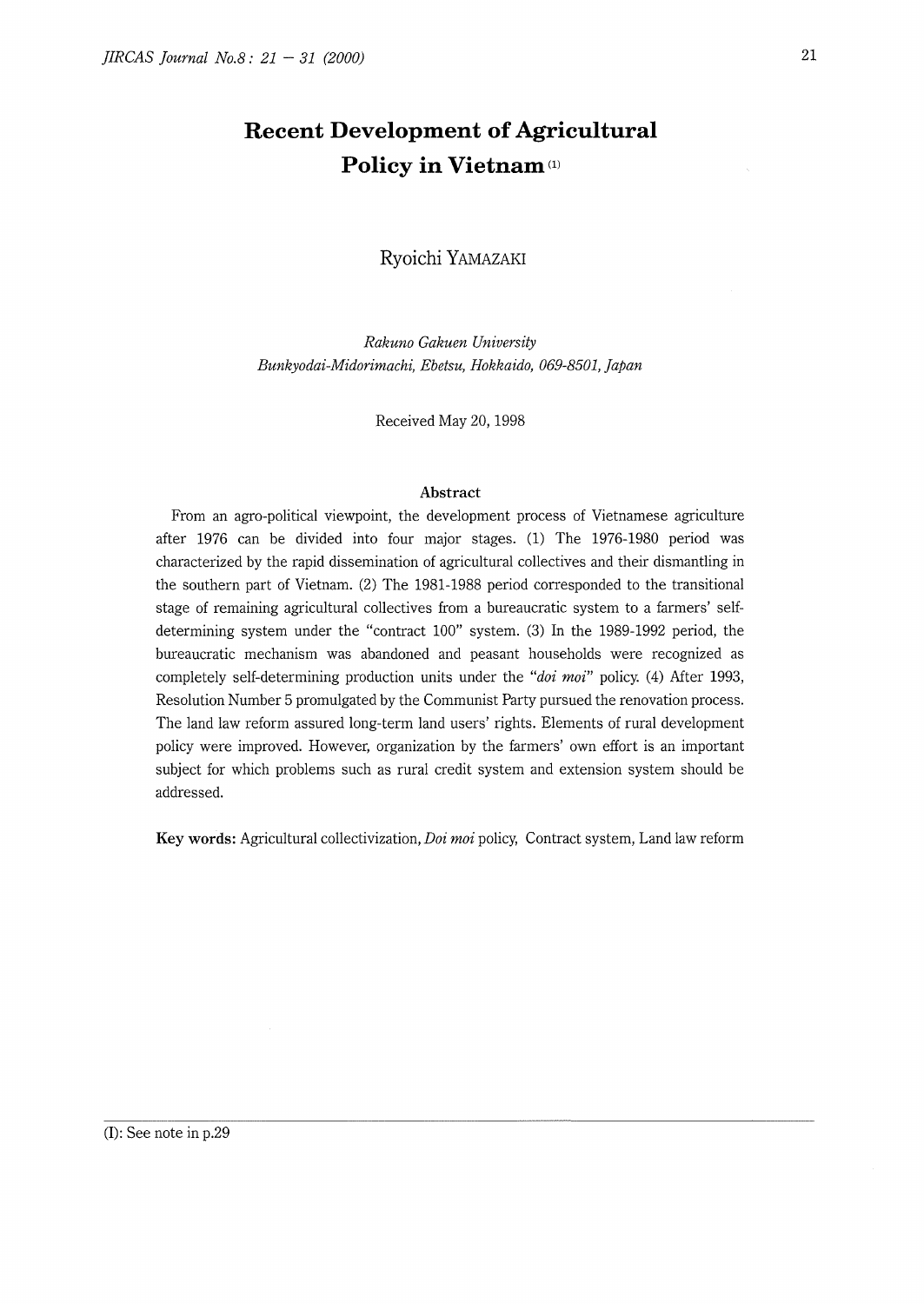The development of Vietnamese agriculture was characterized by a remarkable stagnancy and resurgence after the liberation of the southern part of Vietnam in 1975. This process was closely related to the changes in the agricultural policy. The development process of the policy can be divided into the following four major stages: (Table **1)** 

(1) 1976-1980: Period of agricultural collectivization in the South

(2) 1981-1988: Period of contract system in collective farms

(3) 1989-1992: Period of renovation (doi moi) policy after Resolution Number 10 promulgated by the Politburo of the Party Central Committee.

(4) 1993-: Period of renovation (doi moi) policy after Resolution Number 5 promulgated by the Party Central Committee.

However, the agricultural policy itself reflected the conditions of agricultural production. Due to the stagnation in agricultural production, the government was forced to modify the agricultural policy. As a result, there is a dialectical process between the agricultural policy and agricultural production in the Vietnamese present-day history. This paper intends to describe the relationship between these two aspects after 1976. Especially attention will be paid to the region of the Mekong Delta<sup>(2)</sup> which is the most important agricultural region in Vietnam since it supplies actually more than half of the national output of paddy.

Incidentally, we will refer to the Co Do farm, Can Tho province, one of the agricultural cooperatives that are actually operating in the Mekong Delta. Though the history of the Co Do farm does not correspond exactly to the development stages of the agricultural policy, it will illustrate some aspects of this process.

### **1976-1980 period**

The basic characteristic of this period was the rapid development followed by dismantling of agricultural collectives in the South.

In the North, agricultural collectives were well established, from the end of the 1950s throughout the 1960s and functioned as a social base of the resistance during the war (Furuta  $^{6)}$ ). In 1971, 96% of the farm households of the North were organized into collectives  $(IASV<sup>9</sup>)$ . Until 1975, the economy of the South was based on private enterprises. After the liberation, the Ha Noi government tried to introduce the model of the North to the South. During the  $4<sup>th</sup>$ Congress of the Vietnamese Communist Party in December 1976, it was eventually decided that southern agriculture should adopt a socialist model.

After pilot cooperatives were established in Tan Hoi (Tien Giang province), a former base of the National Liberation Front, agricultural collectivization under two forms of cooperatives (low-grade cooperatives and experimental high-grade cooperatives) as well as production groups was promoted by the government in the South. This approach was adopted more rapidly in the central coastal region and the central highlands than in the other regions of the South, since the collectivization in the former regions enabled agriculture to recover after the war. Farmers in the Mekong Delta, however, resisted the collectivization, except in some settlement areas.

Overview of the Co Do farm: The farm was established in a former plantation area. Immediately after the South was liberated, the Vietnamese People Army took over this land area. In early April 1976, the planning staff of the Co Do farm held their first meeting in Ho Chi Minh City, fixed the opening ceremony of the farm and drafted a plan to take over the land area from the People Army. In June 1976, an office of the farm was built near the Co Do market. In December, administrators and workers of the farm

Table1. Recent development of agricultural policy in Vietnam

|                                          | 1976-1980                                                                                       | 1981-1988                                                                                                                                            | 1989-1992                                                                                                       | After 1993                                                                                 |
|------------------------------------------|-------------------------------------------------------------------------------------------------|------------------------------------------------------------------------------------------------------------------------------------------------------|-----------------------------------------------------------------------------------------------------------------|--------------------------------------------------------------------------------------------|
| Agricultural policy                      | Rapid dissemination and dismantling<br>of agricultural collectives in the<br>South.             | Transition of remaining agricultural<br>collectives from a bureaucratic<br>system to an autonomous system<br>under "contract 100".                   | Recognition of multiple structure<br>of agricultural production and<br>complete autonomy of farm<br>households. | Reform of the land law. Enactment<br>of rural development policy.                          |
| Agricultural production<br>(paddy, etc.) | Serious stagnation.                                                                             | Marked increase during the 1981-<br>1986 period. Decline in 1987.                                                                                    | Higher increase than in previous<br>years. Export of paddy since 1989.                                          | Higher increase than in previous<br>years. Development of diversified<br>cropping systems. |
| Farmers' situation                       | Involvement of farmers in the<br>collectivization movement and<br>land adjustment in the South. | Farmers' management of three<br>production phases in the collectives.<br>Decrease of income of individual<br>farmers due to the new agriculture tax. | Occurrence of land disputes.<br>Emergence of differentiation of<br>farmers.                                     | Intensification of differentiation<br>of farmers.                                          |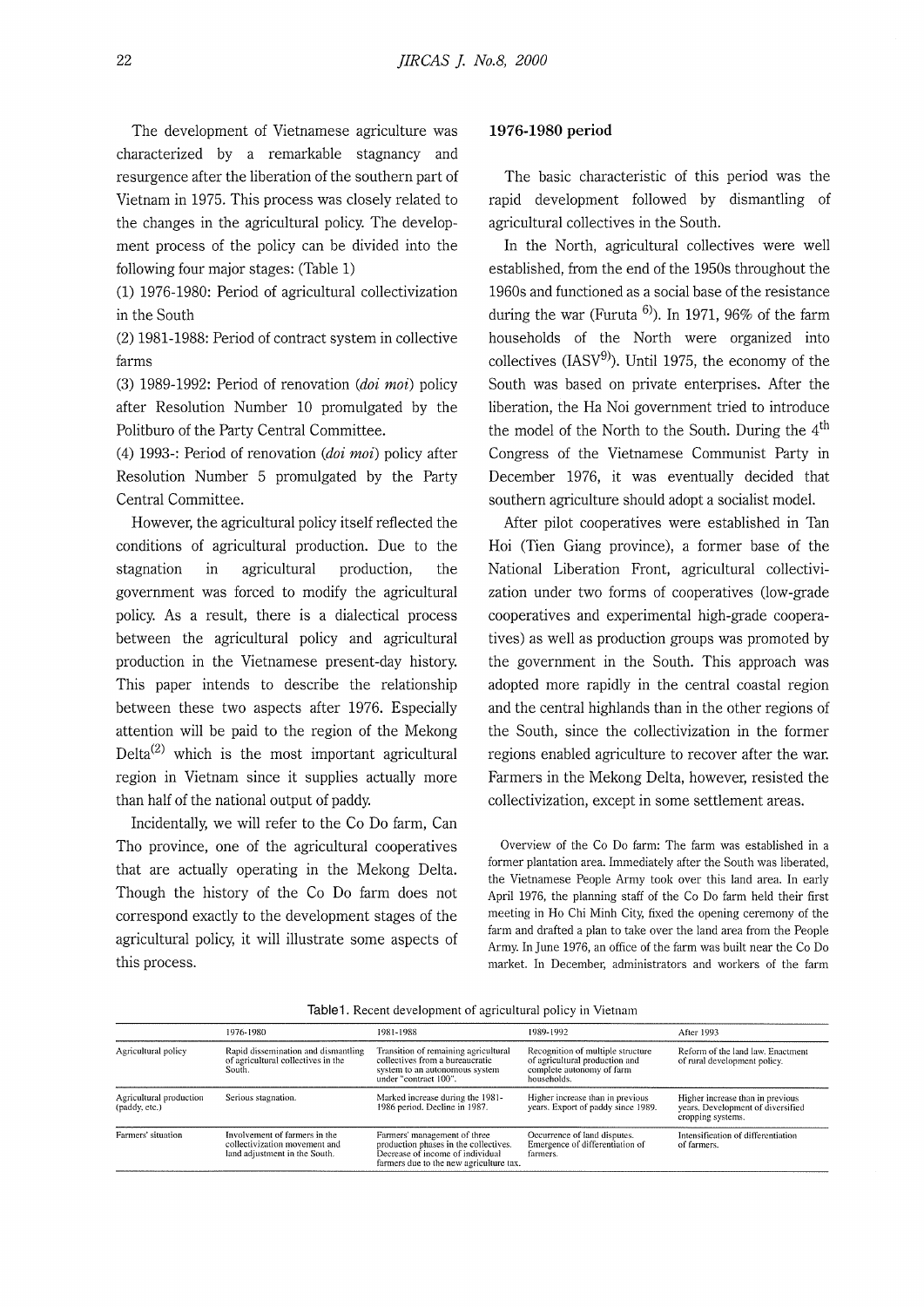

Fig.1. Paddy prpduction (whole country) Source: General Statistical Office <sup>18</sup>, Cuc<sup>4</sup>)

numbered about 100. In January 1977, the Agricultural Department of Hau Giang province (actual Can Tho province) enacted Decree 50 to establish the Co Do farm. The Ministry of Agriculture elected then a farm's director board based on the proposal of the planning staff.

The production groups allowed farmers to continue to own essential production goods like land, buffaloes, oxen and agricultural implements. However, integrated production was encouraged through participation in seasonal work teams. Members of the teams undertook collective work during laborpeak periods, such as planting or harvesting of paddy. There was no payment for participation in the teams, since this was considered as mutual aid.

In the low-grade cooperatives, the private ownership of the essential production goods was also secured. A form of piecework was practiced in the cooperatives. Organized farmers were only responsible for their work under contract that accounted for part of the total work. The farmers received work-points for their activities and wages based on the work-points. Another part of cooperatives' production was also attributed to each farmer according to his ownership of essential production goods. (Shiraishi 15)

All the essential production goods were collectivized in the high-grade cooperatives. These goods had to be resold to the province by farmers with an assessed value so that they could be distributed to the cooperatives and used as collective production goods. The farmers derived their income only from piecework in the collective systems. On the other hand, a part of the land was allotted to the collective farmers for private holding, but the total area was limited to 5 % of the total cultivated land area of the cooperative. The high-grade cooperatives resembled the soviet collective farms, the kolkhoz.

The main problem of cooperatives' production was the low efficiency. Distribution system in the collective farms was too much concentrated on egalitarianism, reducing producers' motivation. The applied distribution standard to the collective farmers was "13kg of paddy per month (minimum) and 18kg (maximum)" (Cuc  $4$ ). This in fact meant that all the households shared poverty equally, leveling their contribution, constraining their ability and reducing their will to work.

Distribution system was also reorganized according to the agricultural collectivization. In 1978, private commerce was completely prohibited and almost all the retailers worked in the commerce and industry collectives.

The policy on land adjustment by adopting an "even" approach was implemented to promote the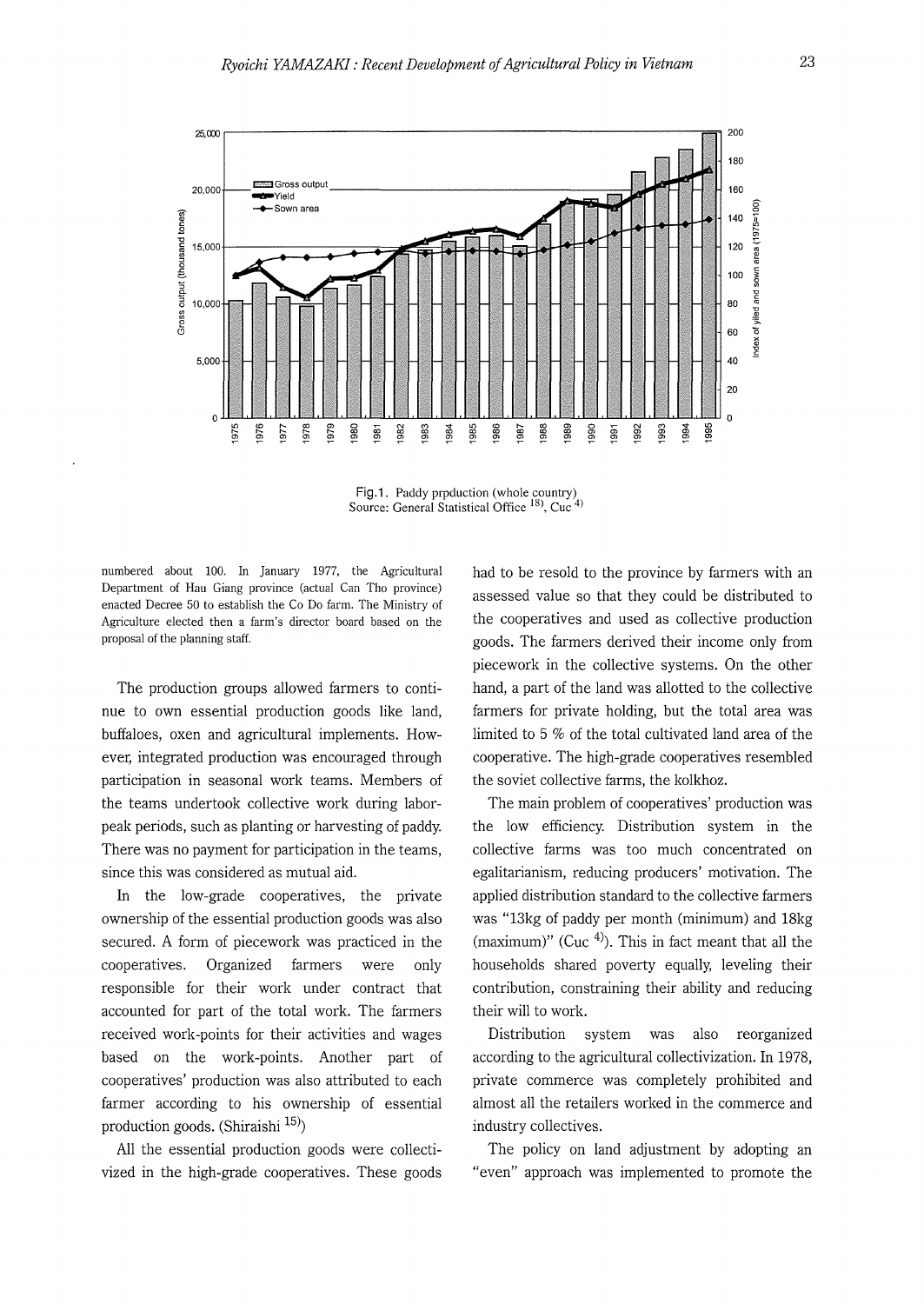establishment of the cooperatives from the end of 1978. A part of the land areas owned by rich farmers, rural capitalists or top-part of medium-scale farmers, exceeding their necessary minimum, was confiscated or purchased. It was distributed then to poor farmers or landless employees. The distribution principle was that each adult should receive from 0.10 to 0.15 ha based on the quality of land and access to an irrigation system. Each child less than 16 years old and adult over 60 received half of that amount. However, the farmers were quickly asked to provide the parcels that they received for the collectives. This policy prevented the farmers' differentiation process that had lasted for a long time in the South. As a result, the nucleus of agricultural productivity, i.e. rich farmers, was harmed.

Incidentally, remaining independent farmers faced various difficulties. Ownership of essential production goods was also prohibited. All the capital assets had to be sold to the provincial government with an assessed value. As for the organization of the farmers into cooperatives, though three principles of democratic control, agreement and reciprocity were recognized, in fact farmer's admission was frequently forced by various administrative means. For example, when an independent farmer rejected the admission, pressure was applied onto him by preventing the sale of production goods such as fertilizers, pesticides and gasoline, and his admission was forced. Such a farmer was forced to decrease the amount of agricultural production due to the shortage of production goods  $(Idei<sup>8</sup>)$ .

Natural disasters aggravated the situation. In 1977, an outbreak of brown planthoppers damaged most of the traditional rice varieties in the Mekong Delta, particularly in the Tien Giang and Ben Tre provinces. In 1978, a serious flood damaged the agricultural production in most of the area of the Mekong Delta. (Sanh  $^{14)}$ )

The paddy productivity in the Mekong Delta during the 1976-1980 period fluctuated widely and adversely affected the agricultural collectivization. The paddy output ranged there between 3.2 million and 5.2 million tons during this period, while that in the whole country ranged between 9.8 million and 11.8 million tons (Fig. 1). Due to the stagnation of productivity, farmers' main income derived from the collective farms gradually declined (Cuc  $4$ ).

Some cooperatives were dismantled immediately after their establishment in the South. The climax of the cooperatives' dismantling occurred at the end of 1979. By 1980, 1,518 cooperatives including 1,005 high-grade cooperatives and 9,350 production groups were established in the South, attracting 35.6% of farm households  $(Cuc^{4})^{(3)}$ . However, at the end of 1980, only 137 cooperatives and 3,939 production groups remained there (Kimura 11).

# **1981-1988 period**

Due to the severe agricultural stagnation, a system of production under contract was applied by some agricultural cooperatives in the northern provinces, though it was not recognized legally. The most famous experiment was conducted in Hai Phong City in 1977. The agricultural production increased dramatically there. The Central Party Secretariat enacted Directive Number 100 on "improvement of contractual activities, and extension of contract production to labor groups and individuals in the agricultural production cooperatives" (popularly known as "contract 100") in January 1981, approving the "back-dealing" process.

Though "contract 100" was an incomplete reform, it had some advantages compared with the former type of piecework, as part of farmers' selfdetermination in land use and in labor use was reestablished. According to this system, land still remained under state control. However, each parcel of land was entrusted to a family within a five-year period. Each farmer made a contract with a collective to produce a certain amount of output on his land. Farmers were allowed to manage three phases of cultivation; planting, tending and harvesting. These three categories were considered to be efficient when they were left to the farmers. However, land preparation, irrigation, seed procurement and input supply were still handled by the collectives. The output under contract had to be sold to the collectives with a fixed price. Farmers could keep all the output beyond the amount under contract for themselves. Farm households were motivated to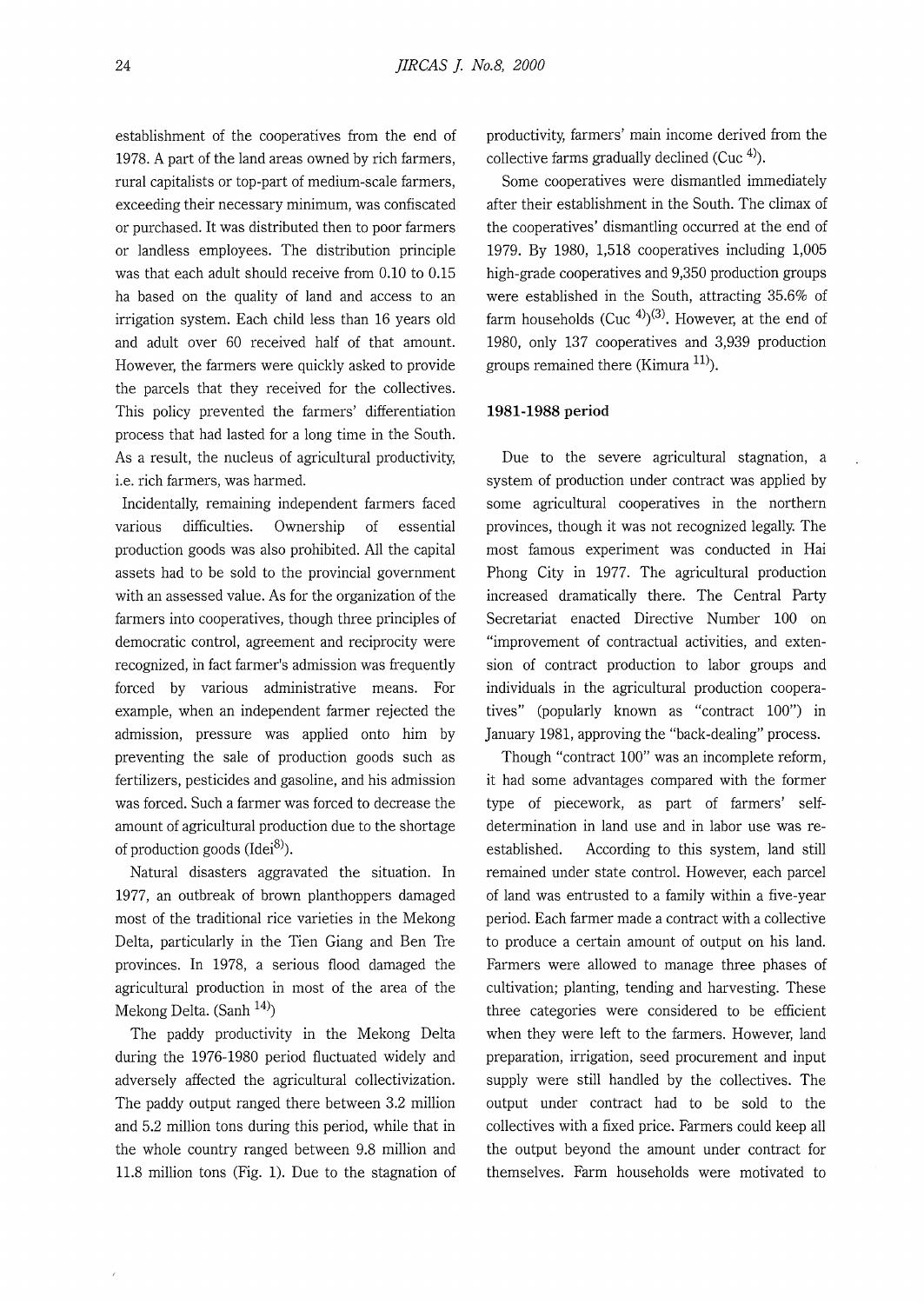surpass the output under contract. However, the "contract 100" system had some limitations as follows (Xuan chapter, Kerkvliet *et al.*<sup>10)</sup>, Cuc <sup>4)</sup>

1. Land preparation, irrigation, seed procurement as well as input supply were still handled by the collectives. The centralized input supply also persisted. When the State experienced financial difficulties, the supply of inputs to the farmers was inadequate and untimely. The State Planning Commission made land use decisions in a usual topdown approach even though the farmers might know the most profitable crop.

2. Contractual levels of production were not fixed and adjusted year by year because the collectives sought to raise them. Thus farmers' motivation to exceed the output under contract was curbed.

3. The lack of long-term land tenure prevented the farmers from investing for long-term land productivity, like the construction of irrigation systems.

4. Prolongation of working hours only for acquiring more working points was still prevalent, leading to the corruption of collective farmers.

However, paddy production increased markedly during the 1981-1986 period. The total paddy output of the country grew at an average annual rate of 5.4% during this period, in contrast to only 1.4% during the 1976-1981 period. However, paddy production declined in 1987. Paddy output in the whole country recorded in 1986 and in 1987 was 16.0 million and 15.1 million tons, respectively, corresponding to a decrease of 0.9 million tons (Fig. 1). Accordingly, food shortage occurred in early 1988 in 21 provinces and cities ( $Cuc<sup>4</sup>$ ). This decline was attributed to the following three factors; 1) unusual weather in  $1987<sup>(4)</sup>$ , 2) limitations of "contract 100", 3) negative influence of collectivization in the South on individual farmers.

Actually, in the South, the "contract 100" system was placed within the context of the promotion of agricultural collectivization. By the introduction of the new agricultural tax in February 1983, a surtax was imposed on the individual farmers in addition to the land tax based on the grade of cultivated fields. As a result, the income of the individual farmers decreased rapidly. They experienced management difficulties and were forced to join the collectives. The introduction of

this new agricultural tax created a big pressure upon the individual farmers who had resisted the admission to the collectives. The number of individual farmers decreased rapidly due to this administrative measure. As a result, agricultural production was adversely affected in the South. (Idei 8)

The Co Do farm continued to adopt the same management system during this period as before 1981. In 1986, the farm had 456 staff members organized into the following 2 large groups.

1. A production group including four production teams, namely cultivation team, tractor team with forty tractors, irrigation team and mechanic team.

2. One administrator group including nine departments, one clinic, and one service team.

The Co Do farm planted then 3,985 hectares of paddy (3,670 hectares of traditional floating rice, 165 hectares of modern summer-autumn rice and 150 hectares of modern winter-spring rice) and harvested 6,197 tons, yielding only 1.56 ton/hectare.

In 1986, the  $6<sup>th</sup>$  National Deputy Congress of the Vietnamese Communist Party enacted comprehensive socio-economic renovation policies. The Politburo of the Communist Party Central Committee promulgated Resolution Number 10 on the renovation of agricultural management in April 1988. The Resolution was legalized by a number of government ordinances. It introduced a new renovation stage in Vietnamese agriculture.

# **1989-1992 period**

The period after 1989 could be referred to as the period under the *doi moi* policy. However, this period will be divided into two parts: before and after the promulgation of the Party Central Resolution Number 5 in 1992.

During the 1989-1992 period, the agricultural growth rate was higher than that in the former period. Gross paddy output increased steadily from 17 million tons to 21.6 million tons during the period 1988-1992 (Fig. 1). The rate of increase of paddy output for the period was 27.0%, compared with 9.6% in the former five-year period. Since 1989, Vietnam production of paddy had not only aimed at fulfilling domestic consumption, but had also provided a surplus for exports <sup>(5)</sup>.

These achievements can be attributed to the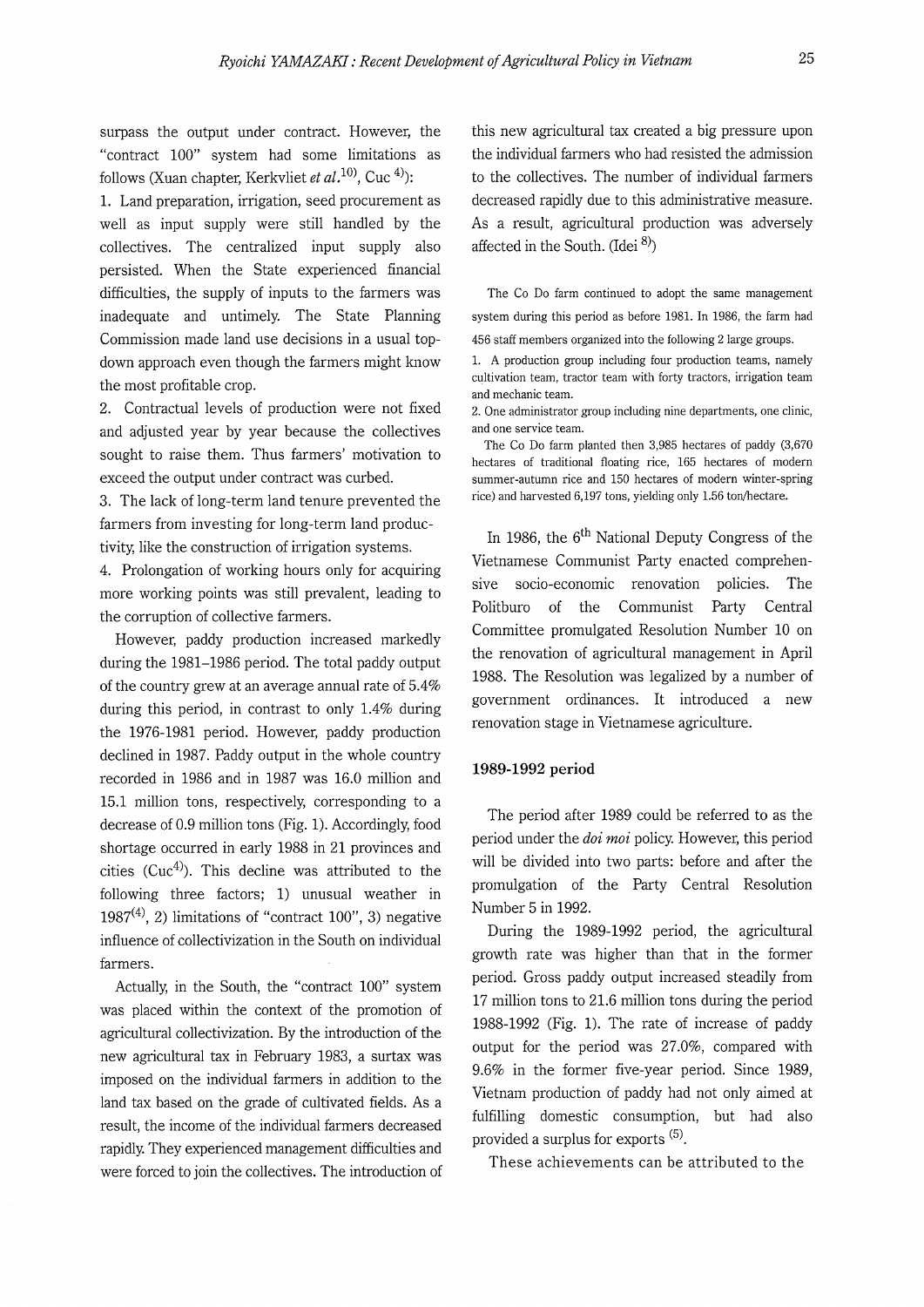following factors:

Resolution Number 10 promoted further renovation of the agricultural management system. It recognized the multiple structure of agricultural production and ensured that farm households would operate as completely self-determining economic units compared with the former period, by abolishing the bureaucratic management system of agricultural production. Ownership and distribution were adjusted.

Ownership aspects: Resolution Number 10 recognized the supremacy of the farmers' private ownership for essential production goods, like machines, buffaloes, oxen and agricultural implements. Since the late 1988, input supply had been handled by provincial authorities rather than by the central government. Private traders were also allowed to handle the marketing of most of the inputs. Farmers could purchase and sell these production goods in the market from that time. Some of the collectives' essential production goods were valued and sold off to the farmers.

Along with these production goods, Resolution Number 10 provided land user rights to the farmers for a longer period of time, namely 15 years except for perennial crops (30-50 years). The size of the land entrusted to each farm household was determined according to the number of work-age members. Land area was distributed evenly to each work-age member with some modifications based on the level of soil fertility and access to irrigation<sup>(6)</sup>. Generally agricultural collectives depended on the collectives for only water management and plant protection; other operations were left to households' management.

This contractual form considerably reduced the activities of the collectives. The number of staff members belonging to the collective executive board decreased by half. Management costs of the collectives were also markedly reduced.

Distribution aspects: According to Ordinance 170, issued by the Council of Ministers on 14 November 1988, the farmers acquired the right to own all the products harvested on the fields under contract in exchange for subtracting tax by law and contribution to the collectives. Tax determined based on the level of soil fertility could be paid either in the form of paddy or money. Farmers were allowed to trade surplus products freely in the market. Farmers were no longer required to sell an amount of paddy under contract to the government. Private traders were given the same rights as those of the government to purchase products from farmers. However, public companies continued to monopolize the foreign trade.

The promulgation of Resolution Number 10 was a significant improvement, compared with "contract 100", by abolishing the distribution system of workpoints and recognizing farmers' self-determination in production. Farmers knew how much they would receive at the start of crop production, which encouraged them to invest more capital and labor to increase their revenues above the tax and contribution to the collectives. Modern rice varieties with high yield were rapidly disseminated due to the investment made for the construction of irrigation facilities. However, the following problems appeared during this period:

Land disputes in southern rural areas started to occur: Resolution Number 10 changed the period of land tenure from 5 years formerly to 15 years. Farmers considered it as a reversion to the private system of land holding. Moreover, the collective farms could be dismantled and the active role of private management was recognized. Under such conditions, in several parts of the Mekong Delta, some former landowners who had lost their land during past land reforms attempted to recover some or all of the land. The same land was often claimed by more than one former landowner. As a result, agricultural production was adversely affected due to the confusion thus generated. (Hayami<sup>7)</sup>, Idei<sup>8)</sup>, Anh *et al.* chapter, Kerkvliet *et al.* 10))

Along with the expanding market economy, although the law prohibited the sale and purchase of land, illegal market where land user rights were bought and sold appeared. Under such conditions, differentiation of farmers became inevitable.

The rural infrastructure was poor. Commercial agricultural production requires the development of processing industries and distribution systems for the agricultural products, which depends on improved rural infrastructure, such as transportation, electrification,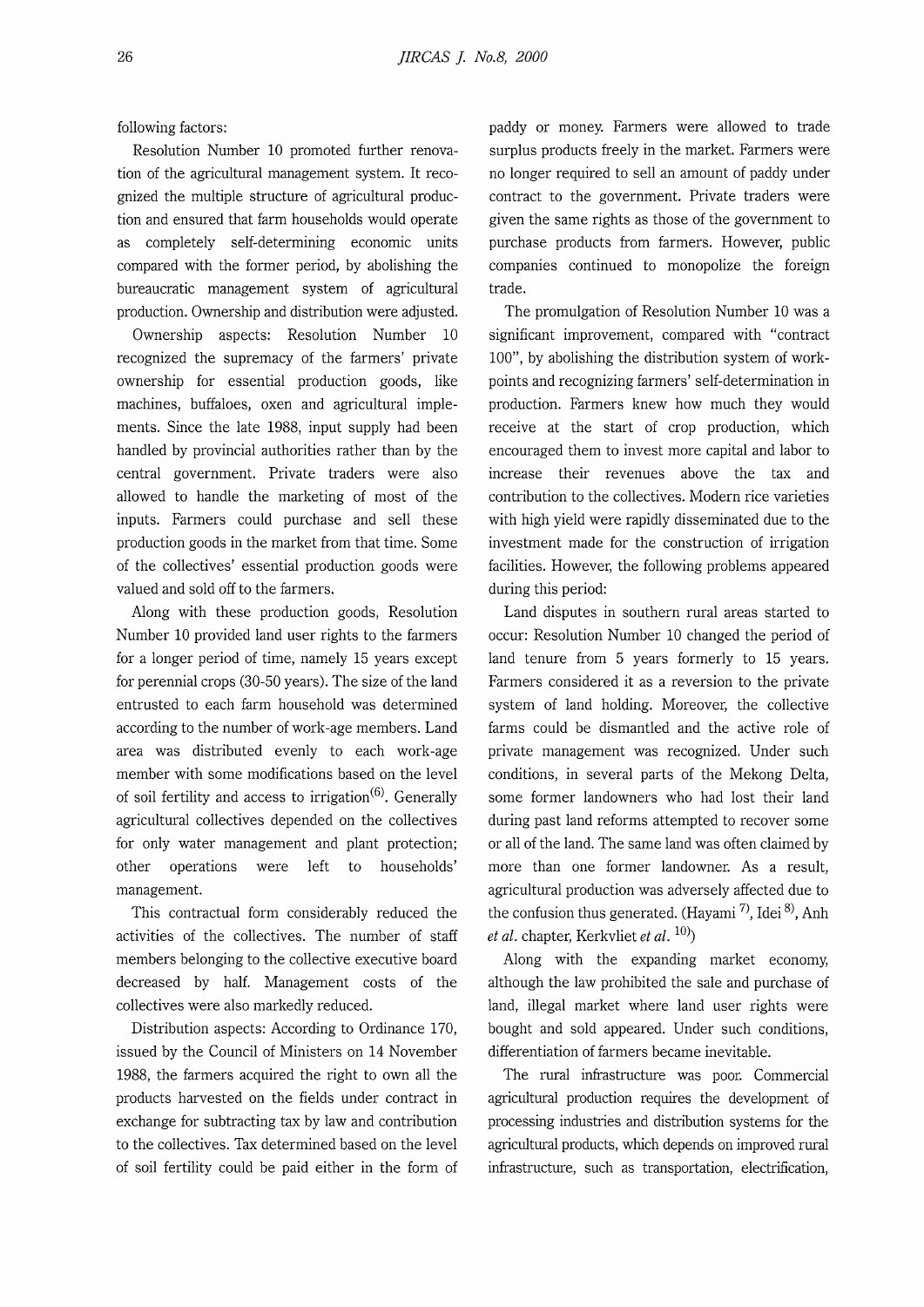telecommunications, water supply and sanitation, health centers and education. However, one of the problems of the policy in 1988 was the lack of a program of rural development. Priority of investment for rural infrastructure was low and not proportionate to the importance of agriculture in the national economy  $(7)$ . The central government covered about two-thirds of the total public expenditures (ministries for running expenditures and the State Planning Committee for capital expenditures). Local fiscal authorities were forced to draft provincial fiscal plans according to the recommendations of the central government (Porter chapter, Kerkvliet *et al.* <sup>10</sup>). The central government aimed at rapid industrialization with emphasis placed on heavy industry. Such a policy led to a concentration of investment for infrastructure in the urban areas.

In the South, traditional management system for existing rural infrastructure no longer functioned after the implementation of Resolution Number 10. Formerly, the agricultural collectives covered most of the expenses for the maintenance of the rural infrastructure, including power stations, rural transport network, school facilities and community health stations with subsidies granted from the provincial and central governments. Now, such subsidies were no longer available and the agricultural collectives could nor manage the rural infrastructure, which eventually underwent a process of degradation. (Anh *et al.* chapter, Kerkvliet *et al.* <sup>10</sup>, Xuan<sup>16</sup>)<sup>(3)(9)</sup>

Immediately before this period, the Co Do farm had faced serious difficulties in continuing to adopt the old management system. Almost all the agricultural machines of the farm had become old and had been broken without parts for repair. Thus the farm had lost the material base to continue the collective work and was forced to introduce a contract system for agricultural production in 1988 as follows: The farm invested in land preparation, seed, pesticides and fertilizers for paddy production. The farmers who made a contract with the farm were in charge of the other operations. After harvest, they refunded an amount of paddy equivalent to the value invested by the farm.

#### **1993- period**

This period started with Resolution Number 5 on

"the continuation of the renovation and development of the economy and society in the countryside", which was enacted by the Party Central Committee during the  $7<sup>th</sup>$  Party Congress in June 1993. The land law reform and the government decrees on extension work were also passed in 1993. The 1993 measures accelerated the renovation process of agriculture and drafted the components of a standard system of rural development. New aspects in the land law reform were as follows: (Hayami  $^{7}$ ), Kerkvliet chapter, Kerkvliet *et al.* 10))

l. Certificates of land ownership can be delivered to settling land users (article 2). The state established cadastres throughout the country before the delivery. 2. The 1993 law prohibited reclaiming of land that had already been entrusted to someone else during the process of implementing land policies (article 2). 3. The land law reform recognized five rights of the land users; exchange of land use rights, transfer, lease, inheritance and mortgage (article 3). The law did not refer to the purchase and sale of the land and neither permitted nor forbade it. Hence the law could be applied to land transfer.

4. The period of land commitment for farm households was extended to 20 years for annual crops and aqua-culture, and 50 years for perennial crops, with a possibility of renewal (article 20).

5. The law fixed at 3ha the upper limit of retained area of annually cropped land (article 44).

The prolongation of the land use rights encouraged farmers to invest in land reclamation and construction of irrigation system. Under the impact of the land law reform, agricultural production experienced a considerable development after 1993. Annual average of total paddy output, sown areas and paddy yield in the 1993-1995 period increased by 19.7%, 11.8% and 11.4%, respectively, compared with the values in the 1989-1992 period. The amount of exported rice increased from 1.6 million tons in 1990 to 2.1 million tons in 1995. As for rice cultivation, traditional single cropping system with low and unstable yield shifted rapidly to modern double cropping system with high and stable yield in the Mekong Delta.

Consideration should be given to other crops, since the change from rice mono-cropping toward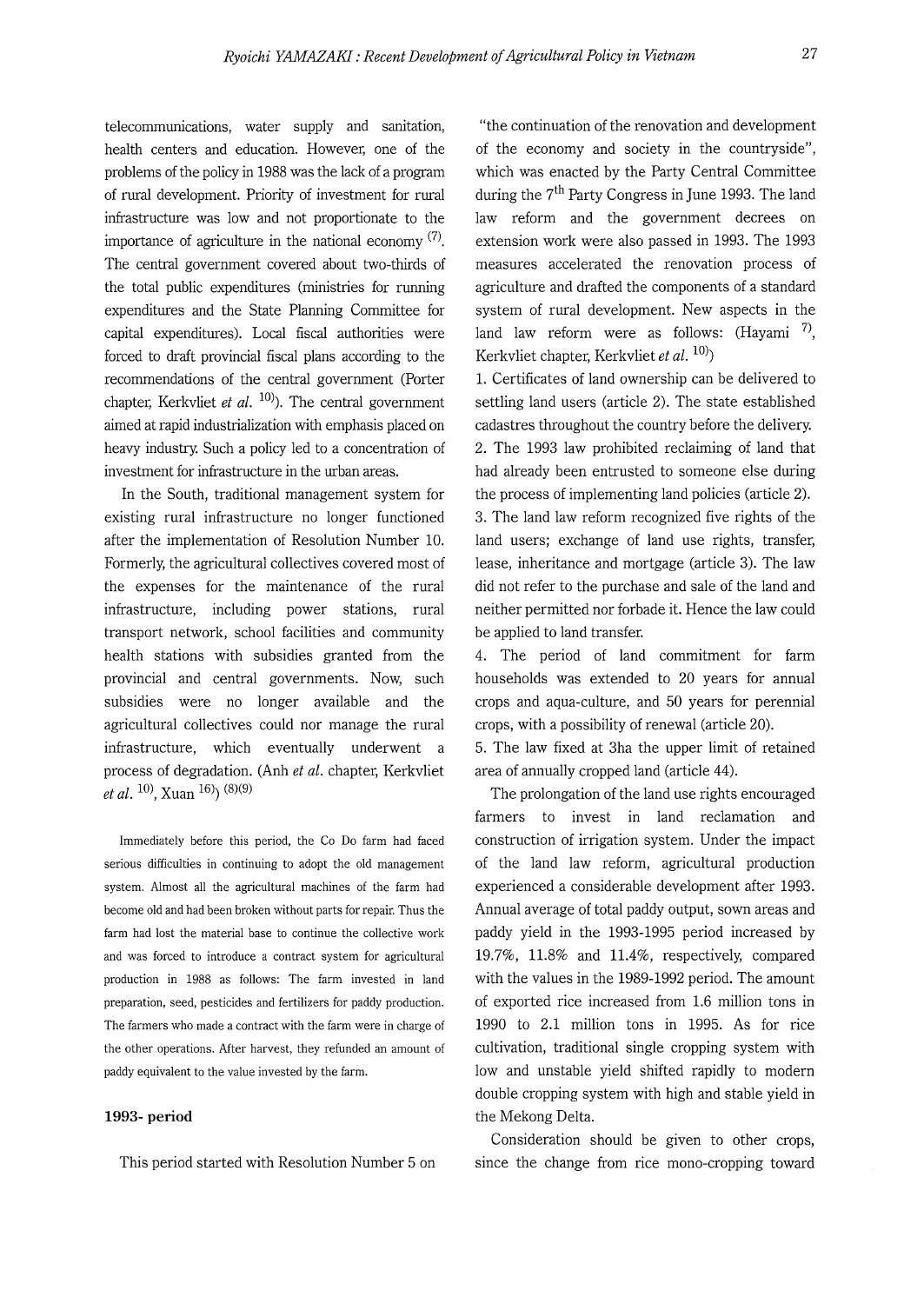diversified cropping systems with vegetables, beans, industrial crops, fruit trees, aqua-culture and animal husbandry characterized the farming systems in the Mekong Delta during this period  $(10)$ .

In spite of these achievements, problems remained in the rural areas. In many provinces of the North, the granting of long-term land use rights to farmers was implemented too slowly, whereas, in the South, the rights had been granted before the enactment of Resolution Number 5. However, some complex social problems arose: Differentiation of farmers, which had started during the former period, was intensified during this period along with the development of a market economy in the rural areas. The land distribution concept of Resolution Number 10 had brought about a limited division of land resources among the farmers. Poor farmers without capital and farm management experience had still received the same land plot area per labor power as that of rich farmers with enough capital and good farm management experience. Many poor farmers had sold the entrusted land immediately after the enactment of Resolution Number 10. Furthermore, the market-oriented economy led to the fluctuation of paddy price since there was not sufficient official guarantee against such a fluctuation. For example, high paddy production in the spring of 1998 brought about an oversupply of paddy in the domestic market, which led to a fall of paddy price. As a result, some marginal farmers were unable to purchase inputs for the next cropping season like fertilizers, insecticides and gasoline.

After the elimination of the centralized input supply, farmers' need for credit had become intensive. The Vietnam Bank for Agriculture (VBA) was established in 1990 for financing rural public institutions, farmers and emerging private businesses<sup> $(11)$ </sup>. It officially extended loans to farmers from mid-1991 and thereafter concentrated its effort on the supply of credit (Chinh 3), Fforde *et al.* chapter, Kerkvliet *et al.*  $10$ ). However, due to the limitation in funds, the VBA could only give short-term loans, which were allotted for the seasonal cropping. Also, credit rules, with complicated procedures and collateral arrangements, effectively prevented some households from getting VBA loans (Anh *et al.* 

chapter, Kerkvliet *et al.* <sup>10</sup>). Physical problems, such as the absence of branches and roads in remote areas, did not enable some households to obtain credit. The lack of credit resulted in the reliance of borrowers on the private saving and informal credit networks, charging a higher interest rate. According to the *Vietnam Living Standards Survey* in 1994, the average interest rate for loans from private moneylenders (101.8% per year) was about 2.6 times higher than the VBA rates of 39% per year (Abiad  $^{1}$ ). In many cases, informal credit was an important factor for land concentration.

Agricultural extension system did not operate well under the renovation policy. The budget cuts reduced the capacity of the agricultural services, and many agricultural technicians were dismissed. Government Decree Number 13 was promulgated in 1993 to set up a national extension service for agriculture. It outlined the structure and functions of the official extension system from central to district levels. However, it was not well implemented, as evidenced by the fact that only a few official extension workers were employed in each province (Eklof  $5$ ).

The number of households who derived their main income from hired work increased rapidly and accounted for a large part in the rural areas. Surveys in O Mon district, Can Tho province, Mekong Delta, conducted by the Cuu Long Delta Rice Research Institute (CLRRI), showed that the percentage of households engaged in non-agricultural occupations, mainly in hired work, was estimated at 10.8 % in 1993, but reached 15.4 % in 1996  $(12)$ . The number of unemployed or under-employed people increa-sed in the countryside. There were about six-to-seven million unemployed people in the rural areas in the mid-90s (Anh *et al.* chapter, Kerkvliet *et al.* <sup>10</sup>), indicating that the rearrangement process did not operate properly. Small industries were underdeveloped due to the conditions described previously in the rural areas.

Rural income generally lagged behind urban income. Based on the multi-target household survey conducted by the General Statistical Office in 1994, the average monthly income per capita was 269 thousand dong in the urban areas and 148 thousand dong in the rural areas (Bich *et al.* 2)). This income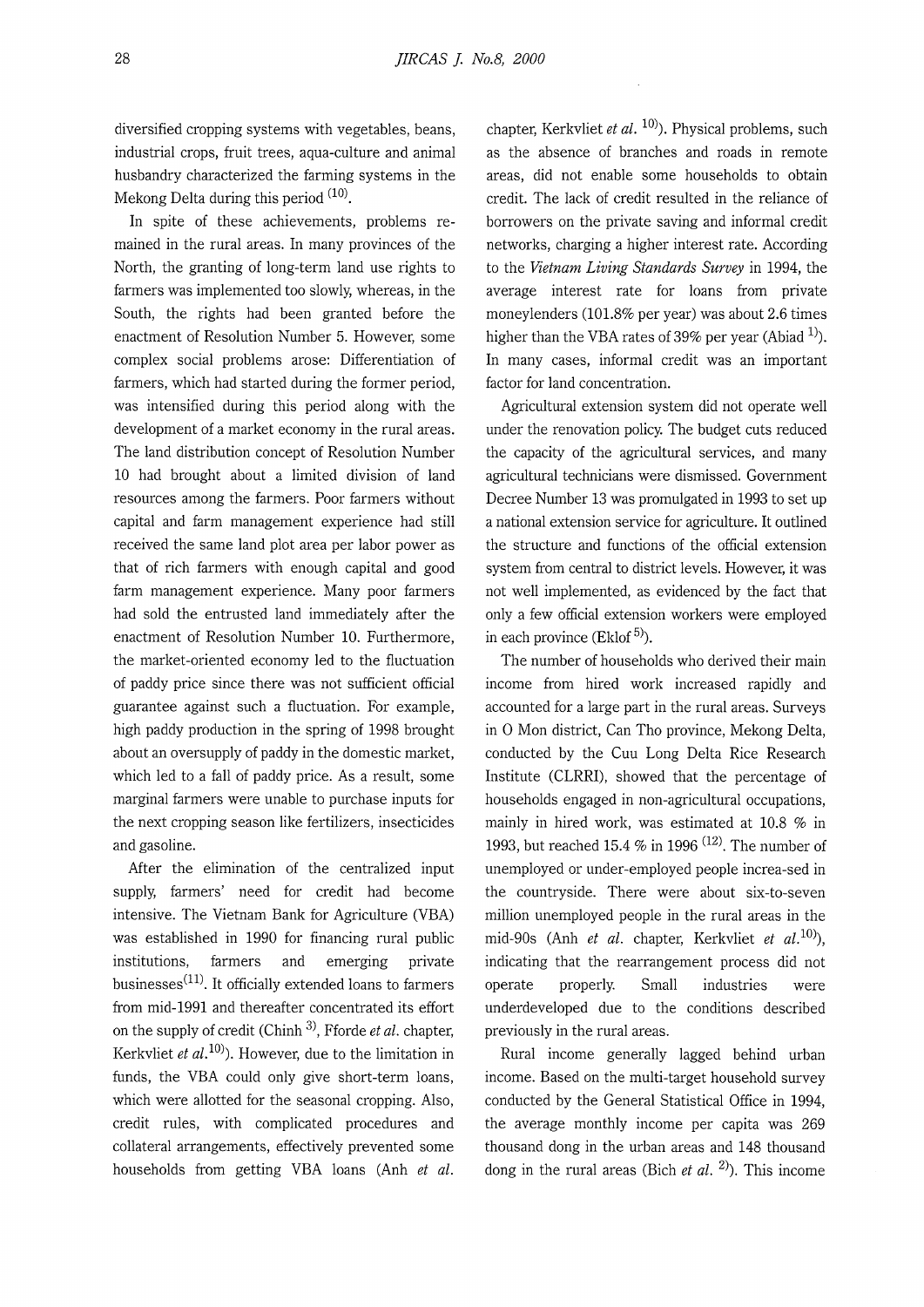disparity led to a migration of rural labor to cities. Ho Chi Minh City had the largest number of migrants from rural areas. However, all the migrants could not always find jobs in the city. Based on the data of city's government, 700 thousand people came to Ho Chi Minh City in 1996, of which 600 thousand were permanent migrants and 100 thousand were seasonal migrants. Among them, 32% of the migrants found a stable job and 8% were totally unemployed (Bich *et*   $al.$ <sup>2)</sup>).

Immediately after the promulgation of Resolution Number 5, the Co Do farm was faced with the farmers' demand for returning back the land confiscated by the farm during the latter half of the 1970s. The land dispute was very severe and, in 1994, the Co Do farm returned the land use rights to the farmers based on their land ownership before 1975. As a result, the farm returned 1,618 hectares of land use rights to 592 households, still retaining about 1,100 farmers under contract and 5,350 hectares of cultivated land.

#### **Conclusion**

After nearly all the collective farms were dismantled or had lost their ability to control agricultural production, only some state farms and farmer organizations, such as Farmer Associations, Woman Unions and Youth Groups, remained in the rural areas of the Mekong Delta. These organizations had local branches up to the commune level. They were formerly executive organs of the central policy. After the decrease of funding of these organizations by the government and the decline of central control under the renovation policy, the organizations became mere political institutions. Farmers joined them voluntarily and proclaimed their solidarity with the Communist Party  $^{(13)}$ . Although the farmers were allowed to cultivate their land and to sell their products to anyone who bought them at the best price, their bargaining power against private buyers was weak. Furthermore, the credit system and the extension system could not satisfy the needs of the farmers. As a result, farmers' poverty persisted in the rural areas of the Mekong Delta. (Xuan  $16$ )

For further development of the farmers' economy in the Mekong Delta, establishment of strong farmer organizations may be necessary. They should be in charge of the coordinating of credit service, marketing and technology transfer. During the

renovation process, new voluntary farmer organizations promoted by the Party have sprung up throughout the country. In some areas, farmer organizations at the commune level were able to activate farmers' voluntary organizations (Yamazaki *et al.*<sup>17</sup>). Such organizations were often supported by foreign NGOs.

# **Notes**

(1) This paper is based on the literature listed in the references, interviews with the staff of the Co Do farm and discussions with some Vietnamese scientists.

(2) The Southern part of Vietnam comprises two principal regions: the Mekong Delta and the Southeast.

(3) Average scale of one cooperative was as follows: 312 ha of land, 519 farm households and 1,003 laborers. Average scale of one production group was 40 ha of land and 38 farm households (Cuc  $4$ ).

(4) Nghiep<sup>12)</sup> emphasizes this factor.

(5) A quota system had been applied to the amount of exported rice to secure the domestic supply.

(6) In practice, size of land allocated and the length of the lease could differ among collectives and communes depending on the local conditions (Que  $(13)$ , Hayami  $(7)$ ).

(7) The proportion of state investment in agriculture decreased from 20% in 1976 to 14% in 1991, while the agriculture contributed more than one-third of GDP (Que  $^{13}$ ).

(8) In the North, the agricultural collectives continued to be responsible for production and social services even after the implementation of Resolution Number 10 (Hayami  $^{7}$ ).

(9) Commune's People Committee assumed part of the collective's functions like land management, tax collection, enactment of social policies etc. (Anh *et al.*  chapter, Kerkvliet *et al.* 10))

(10) During the long period of food shortage, the government could not turn animal husbandry into a key branch of agriculture, in spite of the recourse to administrative measures. Along with economic liberalization, demand for meat increased in the urban areas, which substantially stimulated this sector. (Que  $^{13)}$ )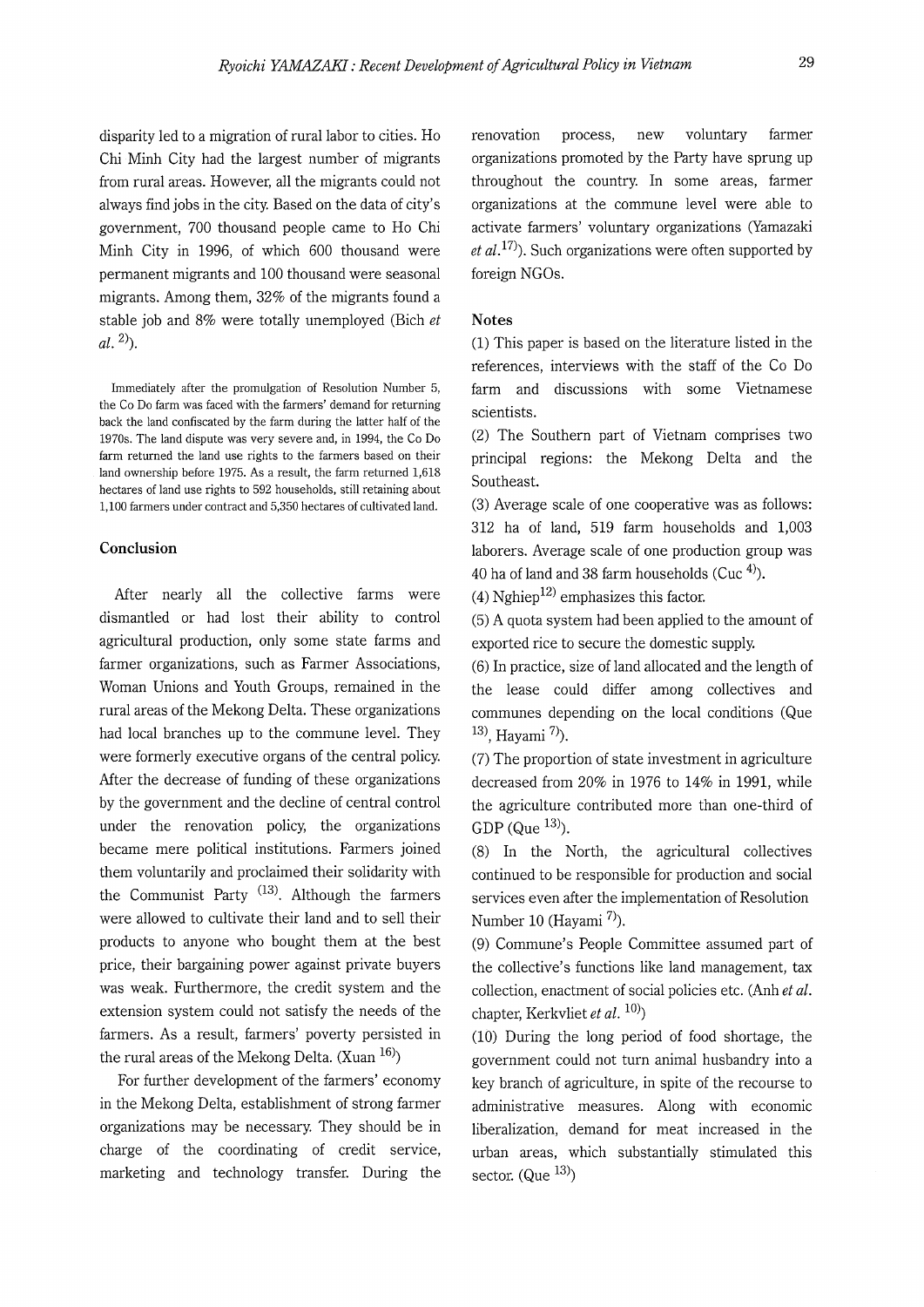(11) VEA was the main lending bank for farmers but there were also other credit institutions in the rural areas.  $(Que<sup>13</sup>)$ 

(12) The data were obtained through discussions with Mr. N. X. Lai (CLRRI).

(13) Farmer Associations have been shifting their attention to the needs of their constituents.

# **Acknowledgement**

The author would like to express his appreciation to all the staff members of MDFSRDI, CLRRI, and JIRCAS for their cooperation during his stay in Vietnam from 1996 to 1997.

# **References**

- 1) Abiad, V. G. (1996). Grassroots financial systems development in Vietnam. APRACA-GTZ Publication, Bangkok, 1-134.
- 2) Bich, N. V. *et al.* (1998). Differences in economic development in urban and rural areas. *Vietnam's socio-economic development* **13:** 3-20.
- 3) Chinh, N. V. (1998). Role of the bank for agriculture in rural development. *Vietnam's socio-economic development* **13:** 56-66.
- 4) Cuc, N. S. (1995). Agriculture of Vietnam: 1945- 1995. Statistical publishing house, Ha Noi, **1-** 386.
- 5) Eklof, G. (1995). Agricultural extension for the poor. Paper presented to the SPC/ADB, Ha Noi, 1-3.
- 6) Furuta, M. (1996). *Vietnam no genzai* (Vietnam at present). Kodansya, Tokyo, 36-41. [in Japanese].
- 7) Hayami, Y. (1994). Strategies for the reform of land property relations. In Agricultural policy analysis for transition to a market-oriented economy in Viet Nam. ed. Barker, R., FAO, Rome, 1-36.
- 8) Idei, E (1992). Reform of Vietnamese agriculture and development strategy. In *Gendai*

*Vietnam keizai* (Modern Vietnamese economy). ed. Sekiguchi, S. and Tho, T. V., Keisousyobou, Tokyo, 54-78. [in Japanese].

- 9) Institute of Agricultural Science of South Vietnam (IASV) *et al.* (1998). *Competitivite de la filiere rizicole dans la region du Mekong, Vietnam: Rapport scientifique de synthese (Juillet 1995-Septembre 1996). Administration generate de la cooperation au developpement,* Ho Chi Minh City, 6. [in French].
- 10) Kerkvliet, B. J. T. and Porter, D. J. (1996). Vietnam's rural transformation, Westview press, Colorado, 1-251.
- 11) Kimura, T. (1996). Vietnam. Asian economy institute, Tokyo, 70. [inJapanese].
- 12) Nghiep, L. T. (1993). Agricultural development in Vietnam. In Vietnam's dilemmas and options. ed. Thanh, M. and Tan, J. L. H., Institute of Southeast Asian studies, Singapore, 144-156.
- 13) Que, T. T. (1998). Vietnam's agriculture: The challenges and achievements. Institute of Southeast Asian studies, Singapore, 1-115.
- 14) Sanh, N. V. (1998). History and future of farming systems in the Mekong Delta. In Development of farming systems in the Mekong Delta of Vietnam, ed. Xuan, V. T. and Matsui, S., Saigon times, Ho Chi Minh City, 16-111.
- 15) Shiraishi, M. (1993). Vietnam. Tokyo university press, Tokyo, 72-75. [in Japanese].
- 16) Xuan, V. T. (1997). Twenty-first century's vision on the Mekong Delta development. International development center, Tokyo, 185-211.
- 17) Yamazaki, R. and Ni, D. V. (1999). Modification of farmers' differentiation process and role of farmers' organizations: a case study in Hoa An village, Mekong Delta of Vietnam. *JIRCAS journal* **7:** 117-132.
- 18) General Statistical Office (1996). Statistical data of agriculture, forestry and fishery: 1985-1995. Statistical publishing house, Ha Noi, 62-67.